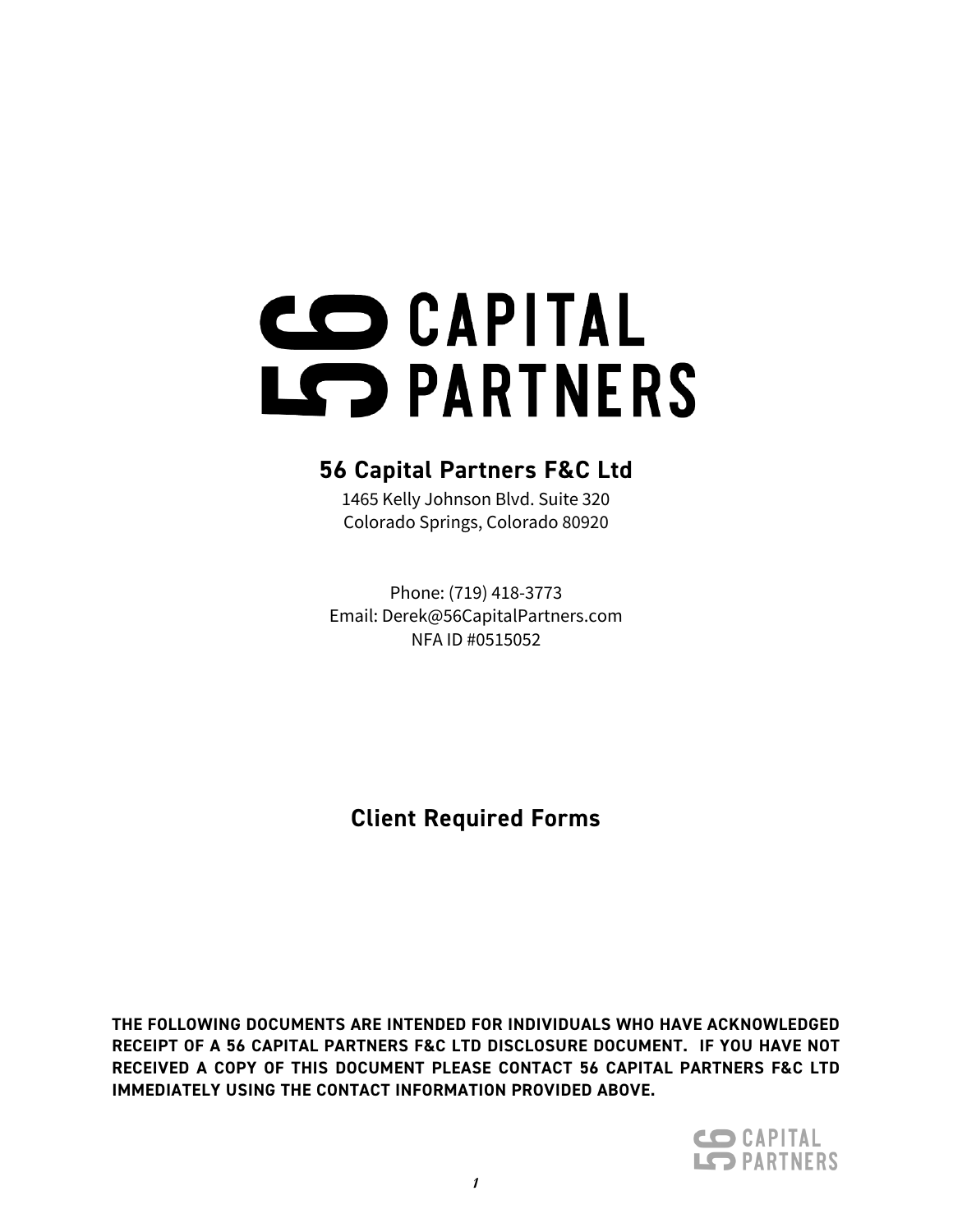# **Table of Contents**

| Exhibit                                   | <b>Letter</b> |
|-------------------------------------------|---------------|
| <b>Client Information and Suitability</b> | A             |
| <b>Advisory Agreement</b>                 | B             |
| Fee Payment Authorization                 |               |
| Arbitration Agreement                     | D             |
| <b>Notional Funding Agreement</b>         | Е             |
| <b>Privacy Notice</b>                     | F             |
| <b>NFA Basic Notice</b>                   | G             |

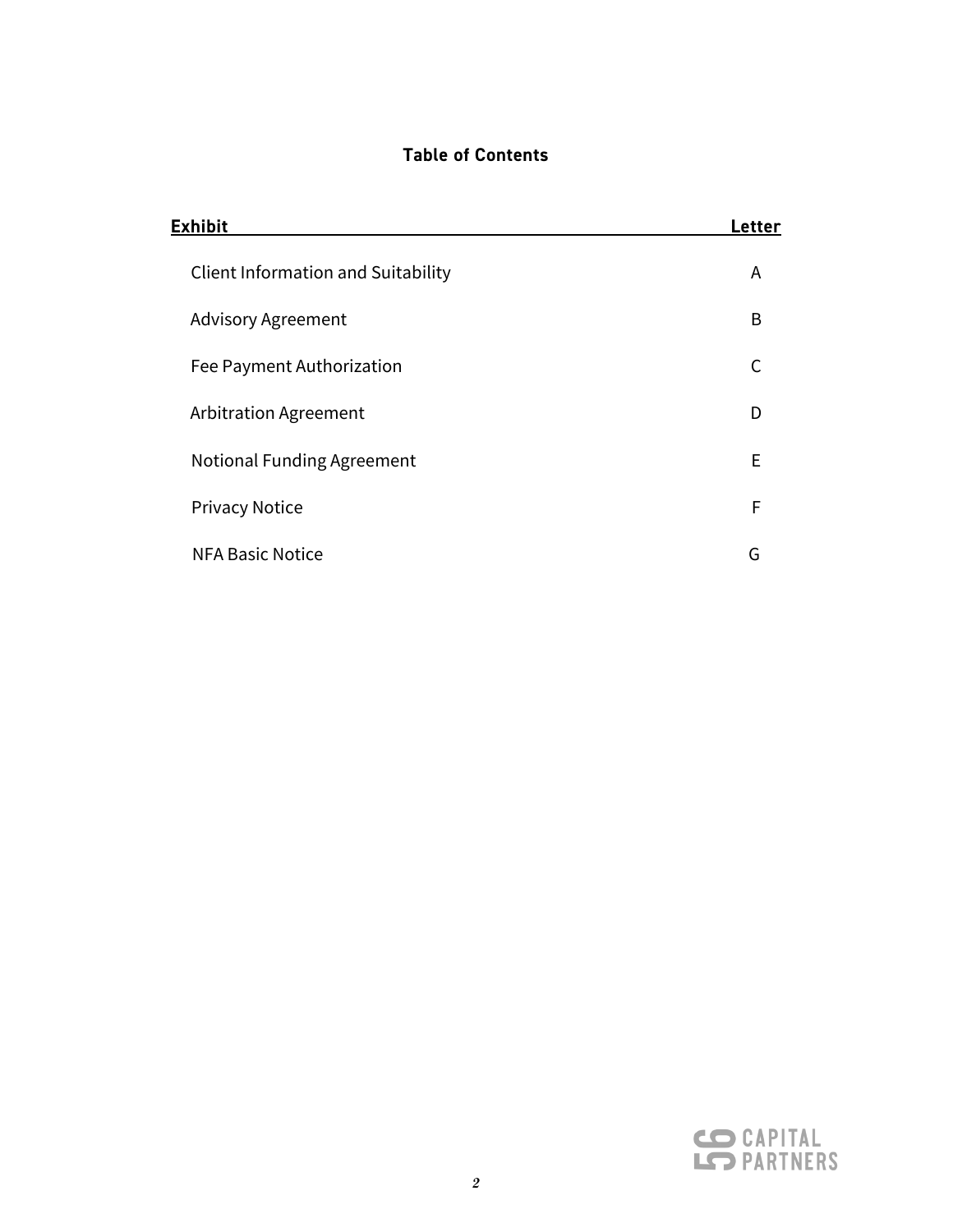# **EXHIBIT A 56 CAPITAL PARTNERS F&C LTD CLIENT INFORMATION AND SUITABILITY**

#### **INDIVIDUAL AND JOINT ACCOUNTS**

56 Capital Partners F&C Ltd is required to obtain certain information about its clients. Please assist us by providing the information requested below. This form is for Individual and Joint Accounts. For Corporate or Entity clients, please use the applicable form provided within this document.

\_\_\_\_\_\_\_\_\_\_\_\_\_\_\_\_\_\_\_\_\_\_\_\_\_\_\_\_\_\_\_\_\_\_\_\_\_\_\_\_\_\_ \_\_\_\_\_\_\_\_\_\_\_\_\_\_\_\_\_\_\_\_\_\_\_\_\_\_\_\_\_\_\_\_\_\_\_\_\_\_\_\_\_

\_\_\_\_\_\_\_\_\_\_\_\_\_\_\_\_\_\_\_\_\_\_\_\_\_\_\_\_\_\_\_\_\_\_\_\_\_\_\_\_\_\_ \_\_\_\_\_\_\_\_\_\_\_\_\_\_\_\_\_\_\_\_\_\_\_\_\_\_\_\_\_\_\_\_\_\_\_\_\_\_\_\_\_

\_\_\_\_\_\_\_\_\_\_\_\_\_\_\_\_\_\_\_\_\_\_\_\_\_\_\_\_\_\_\_\_\_\_\_\_\_\_\_\_\_\_ \_\_\_\_\_\_\_\_\_\_\_\_\_\_\_\_\_\_\_\_\_\_\_\_\_\_\_\_\_\_\_\_\_\_\_\_\_\_\_\_\_

\_\_\_\_\_\_\_\_\_\_\_\_\_\_\_\_\_\_\_\_\_\_\_\_\_\_\_\_\_\_\_\_\_\_\_\_\_\_\_\_\_\_ \_\_\_\_\_\_\_\_\_\_\_\_\_\_\_\_\_\_\_\_\_\_\_\_\_\_\_\_\_\_\_\_\_\_\_\_\_\_\_\_\_

\_\_\_\_\_\_\_\_\_\_\_\_\_\_\_\_\_\_\_\_\_\_\_\_\_\_\_\_\_\_\_\_\_\_\_\_\_\_\_\_\_ \_\_\_\_\_\_\_\_\_\_\_\_\_\_\_\_\_\_\_\_\_\_\_\_\_\_\_\_\_\_\_\_\_\_\_\_\_\_\_\_\_

ACCOUNT INFORMATION (PLEASE PRINT)

\_\_\_\_\_\_\_\_\_\_\_\_\_\_\_\_\_\_\_\_\_\_\_\_\_\_\_\_\_\_\_\_\_\_\_\_\_\_\_\_\_\_ \_\_\_\_\_\_\_\_\_\_\_\_\_\_\_\_\_\_\_\_\_\_\_\_\_\_\_\_\_\_\_\_\_\_\_\_\_\_\_\_\_ Name (Please Print) Name (Please Print)

\_\_\_\_\_\_\_\_\_\_\_\_\_\_\_\_\_\_\_\_\_\_\_\_\_\_\_\_\_\_\_\_\_\_\_\_\_\_\_\_\_\_ \_\_\_\_\_\_\_\_\_\_\_\_\_\_\_\_\_\_\_\_\_\_\_\_\_\_\_\_\_\_\_\_\_\_\_\_\_\_\_\_\_ Current Estimated Net Worth Current Estimated Net Worth

\_\_\_\_\_\_\_\_\_\_\_\_\_\_\_\_\_\_\_/\_\_\_\_\_\_\_\_\_\_\_\_\_\_\_\_\_\_\_\_\_\_ \_\_\_\_\_\_\_\_\_\_\_\_\_\_\_\_\_\_\_\_/\_\_\_\_\_\_\_\_\_\_\_\_\_\_\_\_\_\_\_\_

Number of Years of Investment Experience Number of Years of Investment Experience

First Client **Second Client** (for Joint Accounts)

Residence Street Address and Communications Residence Street Address

City, State, Postal Code, Country City, State, Postal Code, Country

\_\_\_\_\_\_\_\_\_\_\_\_\_\_\_\_\_\_\_\_\_\_\_\_\_\_\_\_\_\_\_\_\_\_\_\_\_\_\_\_\_\_ \_\_\_\_\_\_\_\_\_\_\_\_\_\_\_\_\_\_\_\_\_\_\_\_\_\_\_\_\_\_\_\_\_\_\_\_\_\_\_\_\_ Principal Occupation or Business Principal Occupation or Business

Current Estimated Annual Income Current Estimated Annual Income

\_\_\_\_\_\_\_\_\_\_\_\_\_\_\_\_\_\_\_\_\_\_\_\_\_\_\_\_\_\_\_\_\_\_\_\_\_\_\_\_\_\_ \_\_\_\_\_\_\_\_\_\_\_\_\_\_\_\_\_\_\_\_\_\_\_\_\_\_\_\_\_\_\_\_\_\_\_\_\_\_\_\_\_ Birth Date (in MM/DD/YYYY Format) Birth Date (in MM/DD/YYYY Format)

Marital Status / Number of Dependents Marital Status / Number of Dependents

Number of Years of Futures Trading Experience Number of Years of Futures Trading Experience

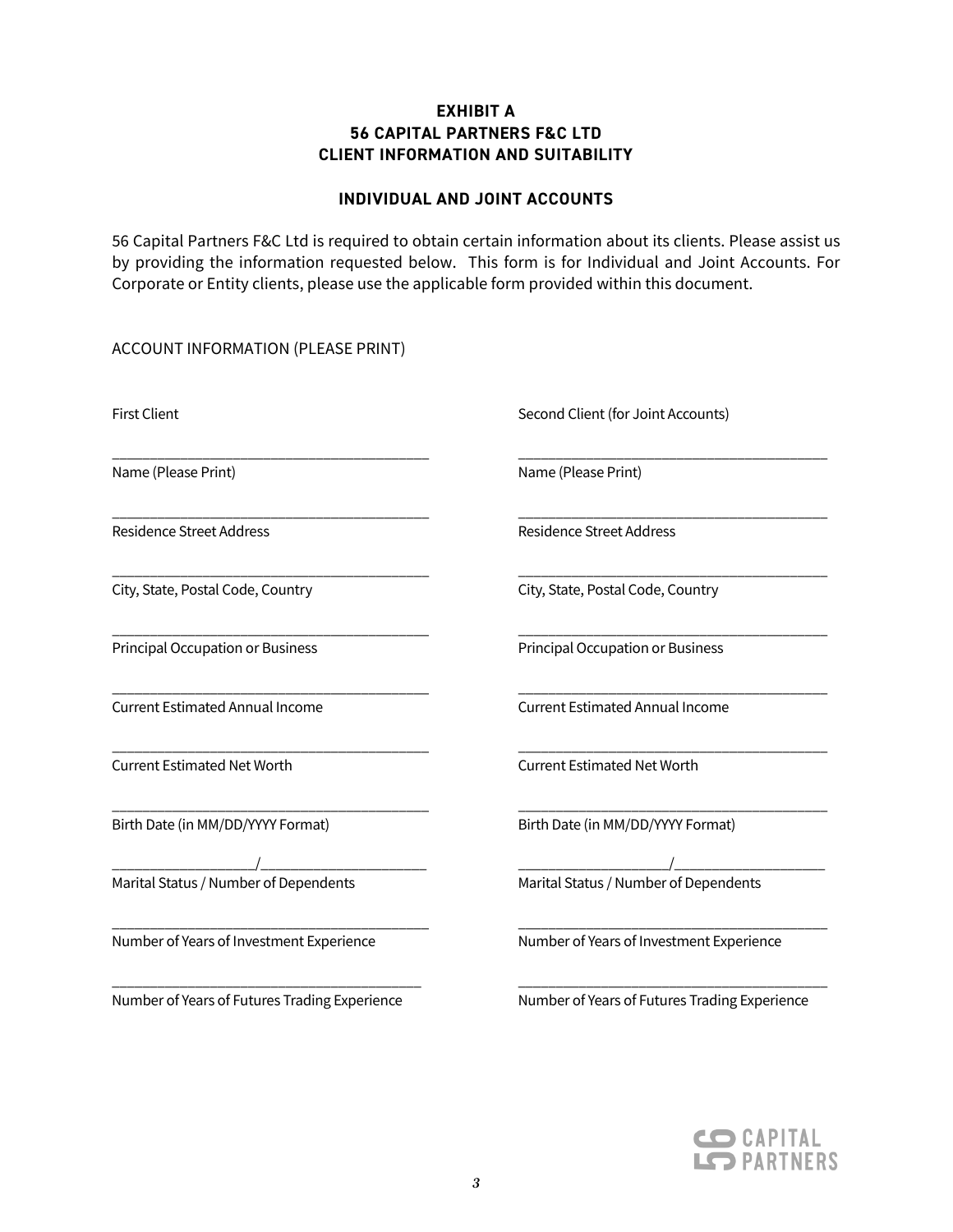# **CLIENT INFORMATION AND SUITABILITY**

#### **CORPORATE AND ENTITY ACCOUNTS**

This form is for Corporate or Other Entity Accounts. For Individual or Joint Accounts, please use the applicable form provided within this document.

#### ACCOUNT INFORMATION (PLEASE PRINT)

| Name of Entity                                                                 | <b>E Mail Address</b>                         |  |  |  |
|--------------------------------------------------------------------------------|-----------------------------------------------|--|--|--|
| <b>Mailing Address</b>                                                         | <b>Principal Business</b>                     |  |  |  |
| City, State, Postal Code, Country                                              | <b>Estimated Net Assets</b>                   |  |  |  |
| <b>Current Estimated Annual Income</b>                                         | Prior Year Annual Income                      |  |  |  |
| Number of Years of Investment Experience                                       | Number of Years of Futures Trading Experience |  |  |  |
| Is the entity an Investment Pool?                                              | Yes<br>- No                                   |  |  |  |
| Does the entity currently have or solicit US Investors?                        | <b>Pres</b><br>No                             |  |  |  |
| If answered "No" to both above, disregard remaining questions in this section. |                                               |  |  |  |
| Is the entity organized outside of the Unites States?                          | Yes<br>a No                                   |  |  |  |
| Is the entity registered with the NFA, CFTC or SEC?*                           | Yes<br>- No                                   |  |  |  |
|                                                                                |                                               |  |  |  |
| If no, is an exemption on file with the NFA?                                   | Yes<br>No                                     |  |  |  |
| If no, please describe why no such registration or exemption is required: ____ |                                               |  |  |  |

NOTE TO CORPORATIONS: Please attach resolutions or Articles of Incorporation and By-Laws authorizing signatory to open the managed account.

\_\_\_\_\_\_\_\_\_\_\_\_\_\_\_\_\_\_\_\_\_\_\_\_\_\_\_\_\_\_\_\_\_\_\_\_\_\_\_\_\_\_\_\_\_\_\_\_\_\_\_\_\_\_\_\_\_\_\_\_\_\_\_\_\_\_\_\_\_\_\_\_\_\_\_\_\_\_\_\_\_\_\_\_\_\_

NOTE TO PARTNERSHIPS: Please attach copy of the Partnership Agreement and indicate the section(s) granting authority to the signatory to open the managed account.

NOTE TO TRUSTS: Please attach copy of the instrument creating the Trust (Trust Agreement) and indicate the section(s) granting authority to the signatory to open the managed account.

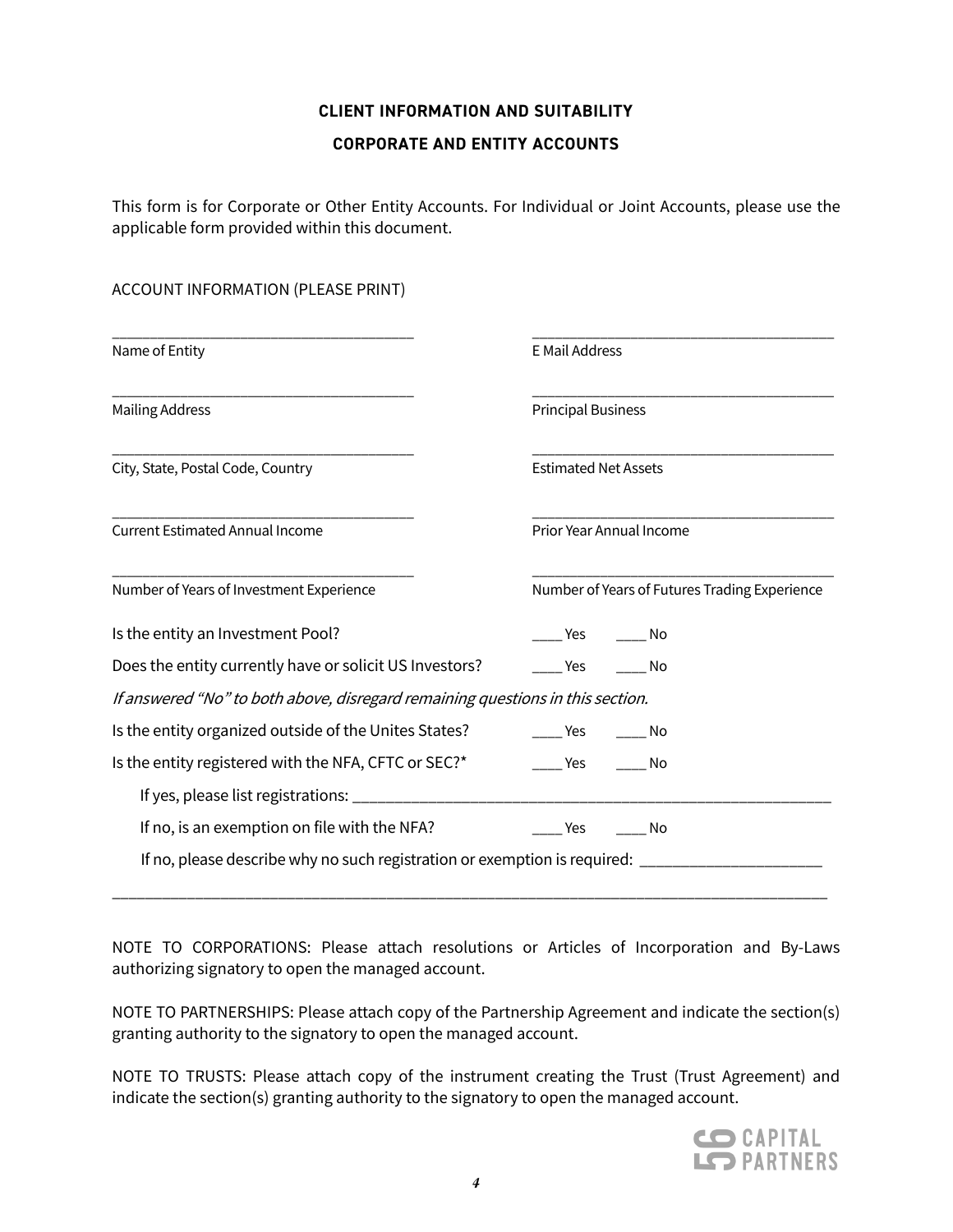# **EXHIBIT B 56 CAPITAL PARTNERS F&C LTD ADVISORY AGREEMENT**

| <b>This</b> | ADVISORY AGREEMENT (the "Advisory Agreement") is entered into as of |                                                                   |  |             |  |
|-------------|---------------------------------------------------------------------|-------------------------------------------------------------------|--|-------------|--|
|             |                                                                     | 20 by and between 56 Capital Partners F&C Ltd (the "Advisor") and |  |             |  |
|             |                                                                     |                                                                   |  | ("Client"). |  |

WHEREAS, Client desires to engage the services of Advisor for the purpose of trading Client's futures trading account (the "Account") on a discretionary basis, and rendering services ancillary thereto; and

WHEREAS, Advisor desires to trade the Account on behalf of Client; and

NOW, THEREFORE, in consideration of the mutual promises contained herein, and for other good and valuable consideration the receipt and sufficiency of which is hereby acknowledged, the parties hereto agree as follows:

1. THIS ADVISORY AGREEMENT IS ENTERED INTO BASED UPON THE FOLLOWING REPRESENTATIONS:

Client represents that (i) Client has the requisite capital for the principal purpose of investing and/or trading in commodity futures contracts and related options, forward contracts, physical, and other commodity interests and cash market contracts (hereinafter called "Commodity Interests") pursuant to the trading policies employed by the Advisor; (ii) Client has been informed and is fully cognizant of the possible risks associated with such investments; (iii) Client has the requisite authority to enter into this Advisory Agreement; and (iv) the individual executing this Advisory Agreement on behalf of the Client is authorized to execute it.

2. The Advisor is hereby authorized to trade the Client's Account pursuant to the following managed account program as described in the most recent version of Advisor's Disclosure Document received by Client relating thereto (the "Disclosure Document") (if there is more than one program, then please check the applicable trading program):



(the "Managed Account Program"). Without limiting the foregoing, Client appoints Advisor as Client's attorney-in-fact with respect to the Account to buy, sell or otherwise trade in Commodity Interests through the Broker (as defined in Section 3 below) pursuant to the Managed Account Program. Client hereby gives and grants to Advisor full power and authority to act for Client and on Client's behalf to do every act and thing whatsoever requisite, necessary or appropriate to be done in connection with this power of attorney as fully and in the same manner and with the same force and effect as Client might do or could do if personally present, and Client hereby ratifies and confirms any and all transactions heretofore made by Advisor for the Account and agrees that the rights and obligations of Client in respect thereof shall be governed by the terms of this Advisory Agreement. Advisor shall have discretionary authority to make all trading decisions for the Account, without prior consultation

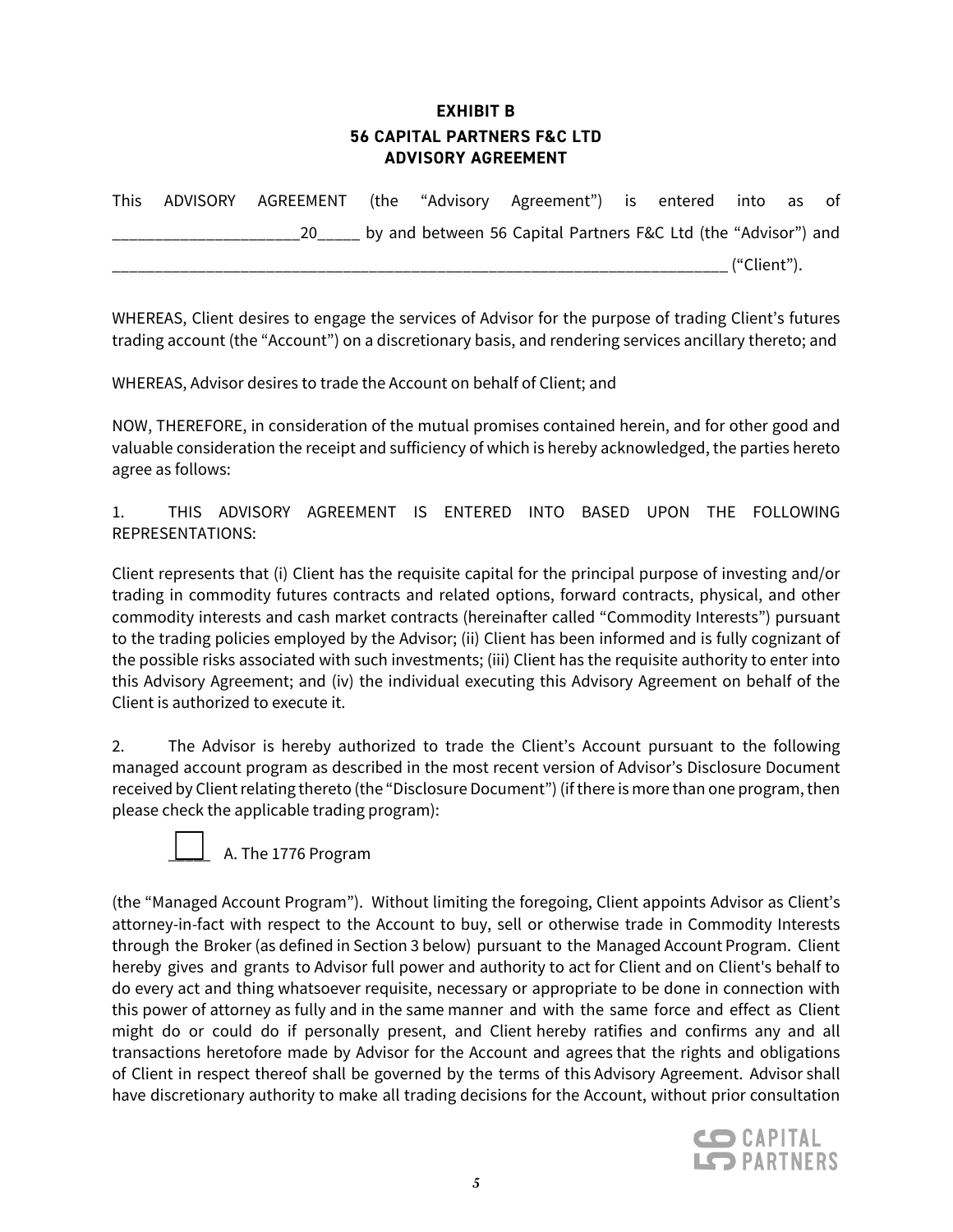with Client and without prior notice to Client with respect to such trading decisions. By this Advisory Agreement, Client authorizes the Broker to permit Advisor to enter orders for the Account.

3. Client shall open and fund the Account by completing the forms required by, and/or depositing sufficient funds with a duly registered Futures Commission Merchant (hereinafter called the "Broker"), who is mutually acceptable to both the Client and the Advisor and has been selected by the Client. Client shall complete a notional funding agreement if amounts deposited with Broker are less than committed capital (initial trading level).

4. Advisor will seek capital appreciation in Client's Account by trading speculatively in Commodity Interests utilizing the proprietary trading methods for the selected Managed Account Program.

5. Advisor's services are not rendered exclusively for Client, and Advisor shall be free to render similar and other services to others.

6. This Advisory Agreement shall remain in effect until terminated by either party, in its sole and absolute discretion, upon written notice to the other party. Advisor or Client may terminate this Advisory Agreement for any reason. Advisor recommends that the Client notify the Advisor, in writing, at least ten (10) business days prior to the effective date of the earlier of (i) the termination of the Advisor's limited power of attorney over the Account, or (ii) the termination of this Advisory Agreement. Upon termination of this Advisory Agreement, the open positions and subsequent management of the Account shall be the sole responsibility of the Client. Advisor recommends that the Client notify the Advisor at least ten (10) business days in advance of closing the Client's Account.

7. Client may add to or withdraw funds from its Account at any time provided that the Client may only withdraw funds to the extent that the Account's value remains above the minimum initial account value set forth in Section 3 above. Advisor recommends that the Client notify the Advisor, in writing, at least ten (10) business days in advance of such additions and withdrawals. Client's withdrawal of funds without giving prior notice to the Advisor may impact the margin requirements of the Broker and relevant exchange for any open positions held at that time, and may result in liquidation of open positions. Client recognizes that a reduction of equity could materially and adversely affect the potential profitability of the Account.

8. Client's Account shall be charged for all commissions, fees and expenses, including wire charges and NFA and exchange fees arising from transactions in connection with the Advisor's management of the Account and/or the administration of the Account.

9. Client agrees to inform the Advisor immediately in writing if the Client is dissatisfied with the Advisor's decisions or actions, or if the Client is dissatisfied with the Broker's handling of the Account.

10. Advisor's recommendations, actions and authorizations shall be for the account and risk of Client. Advisor makes no guarantee or representation that any of its services will result in a profit to the Client or its Account. Client has discussed the risks of futures trading and understands those risks. Client assumes sole responsibility for any and all losses that may be incurred.

11. Client understands and agrees that Broker, rather than Advisor, will have full custody of Client's funds and investment positions, and the Advisor has no responsibility for the proper execution of orders

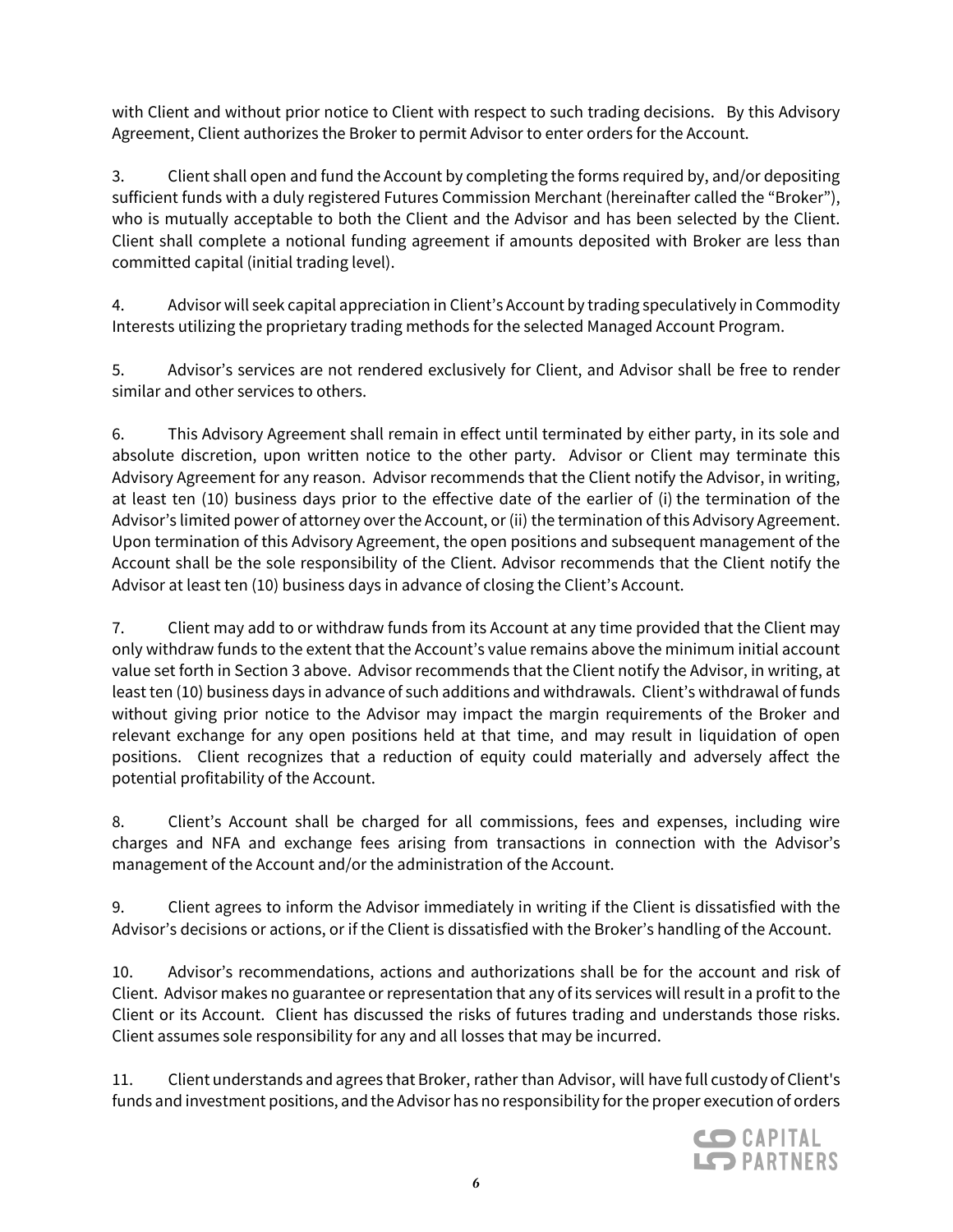by the Broker. Client authorizes the Broker to forward to Advisor copies of any confirmations, statements, or reports sent by Broker to Client.

12. Client will pay the Advisor a monthly management fee equal to 1/12 of \_\_\_\_\_\_\_\_\_\_\_, annually, of the Account's ending monthly "Nominal Account Value." Such amounts may be billed monthly or quarterly, at the discretion of the Advisor. The term "Nominal Account Value" means the total of Gross Ending Equity plus any and all Notional Funds. Gross Ending Equity is defined as the Beginning Equity plus any cash or other asset additions minus any withdrawals plus Gross Trading Performance and interest minus any fees or charges. Gross Trading Performance and interest is defined as the sum of the realized and unrealized trading profits plus any interest credited to the account during the period.

13. The Client will pay the Advisor a quarterly incentive fee of \_\_\_\_\_\_\_\_\_\_\_\_ percent of Net New Profits unless specified otherwise in writing by the Advisor. "Net New Profits" is defined to mean: (a) the net realized trading profits and losses for the period, plus (b) the change in unrealized trading profits and losses for the period, minus (c) any net trading losses carried forward from previous periods that have not been recouped, minus (d) management fees charged or accrued to the Account, if applicable. The term net new profits also includes interest income earned or credited to your Account. In this context, Net New Profits will be defined as the excess, if any, of cumulative net profits at the end of a quarter over the highest prior cumulative net profit reached during the lifetime of the Client Account. For the purposes of cumulative net profits, any trading losses from prior quarters must be recouped and a new high profit must be achieved before further incentive fees will be payable. Within the incentive fee calculation profits shall include both realized and unrealized gains as well as interest received on Client Account assets. In the event Net New Profits for a quarter are negative, a "Carry Forward Loss" will be applied to the beginning of the next period. To the extent any funds are withdrawn from a Client Account, any loss attributed to those funds may be deducted from the Carry Forward Loss. Under this scenario, the Advisor will not be entitled to incentive fees unless trading profits for an ensuing quarter exceeds all applicable carry forward losses. Net New Profits shall not be reduced by extraordinary expenses, if any, or by the incentive fee itself. Advisor shall not be required to earn back any incentive fees previously paid in order to generate Net New Profits for the Account.

14. The Advisor will bill all fees to which Advisor is entitled under this Advisory Agreement, and will send billing statements directly to the Broker to be paid out of Client's Account. Client agrees to and hereby does authorize the Broker to make payments from Client's Account to the Advisor as compensation, for the Advisor's services to Client under this Advisory Agreement. The Advisor reserves the right to negotiate different fees for different Clients and share any portion of these fees with third parties as permitted by applicable law.

15. The Client acknowledges that Client has read a copy of the Disclosure Document, including the Risk Disclosure Statement contained therein, and agrees to be bound by all of the terms and provisions of the Disclosure Document in full. Neither Advisor, nor any of Advisor's principals, associated persons, officers, employees, agents or affiliates, shall be liable, responsible or accountable in damages or otherwise to Client, or to others, except by reason of their acts constituting willful malfeasance or gross negligence, and then only to the extent mandated by applicable law. Advisor makes no guarantee that any of its services will result in a profit or will not result in a loss for Client. All transactions effected for Client's Account are at Client's risk, and Client shall be solely liable therefor under all circumstances. Client represents and warrants that Client is willing and financially able to sustain such losses. Without limiting the foregoing, Advisor shall not be liable to Client for the loss of any margin deposits which is the direct

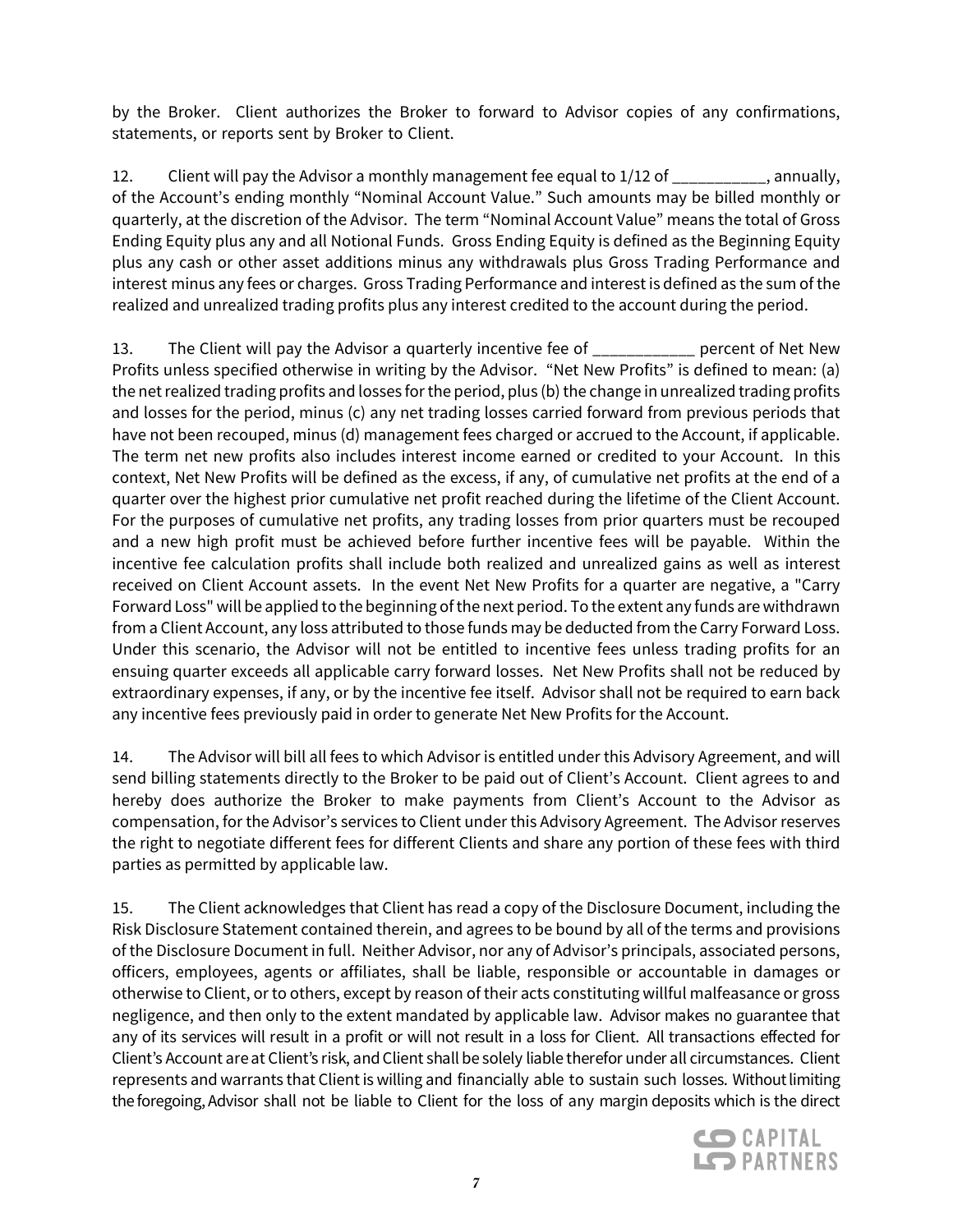or indirect result of the bankruptcy, insolvency, liquidation, receivership, custodianship or assignment for the benefit of creditors of any bank, clearing or other broker, exchange, clearing organization or similar entity. Client shall indemnify Advisor and its principals, associated persons, officers, employees, agents and affiliates against any loss, cost or damage arising out of any obligation of Client under its customer agreements with clearing brokers.

16. In the event that any provisions of this Advisory Agreement are invalid for any reason whatsoever, all other conditions and provisions of this Advisory Agreement shall, nevertheless, remain in full force and effect.

17. This Advisory Agreement, including the provisions of the Disclosure Document, constitutes the entire agreement between the parties relating to the subject matter hereof, and no modifications or amendments of this Advisory Agreement shall be binding unless in writing and signed by the parties hereto.

18. This Advisory Agreement may not be assigned by either party, except that Advisor may assign this Advisory Agreement to its parent or subsidiary, or to any entity under common ownership or control with Advisor.

19. This Agreement shall be governed by the laws of the State of Colorado without regard to any internal conflict of law's provisions.

20. The relationship between the Advisor and the Client shall be limited to that expressly set forth in this Advisory Agreement for the purposes of Advisor's management of the Client's Account for the benefit of the Client. Advisor is an independent contractor and this Advisory Agreement shall not be deemed to establish a joint venture between the Advisor and the Client. Nothing herein contained shall be construed as creating a general partnership or other similar relationship or as authorizing any party to act as a general agent or to enter into any contract or other agreement on behalf of any other party other than as expressly approved in writing by such party.

21. Client acknowledges and agrees that the trading systems, strategy and methodologies employed by Advisor in trading Client's Account all constitute the confidential and proprietary information and trade secrets of Advisor. The advice provided hereunder by Advisor is for the exclusive use of Client. Without limiting the foregoing, Client agrees to treat all advice, documents and other communication related to the Account and the services provided hereunder as strictly confidential, and to not disclose them to any other party, or use them for any purpose, other than as expressly approved in writing by Advisor.

22. If more than one person or entity is signing this Advisory Agreement as Client, then each undertaking herein shall be a joint and several undertaking of all such persons and entities, and the foregoing grant of power of attorney and authority to Advisor shall be a joint and several grant by all such persons and entities. Any notice, instruction or action of any one Client pursuant to this Advisory Agreement shall bind all such Clients. An Account in joint names creates a joint tenancy with right of survivorship and not a tenancy in common.

23. This Advisory Agreement is deemed to have been drafted jointly by the parties, and any uncertainty or ambiguity shall not be construed for or against either party as an attribution of drafting to

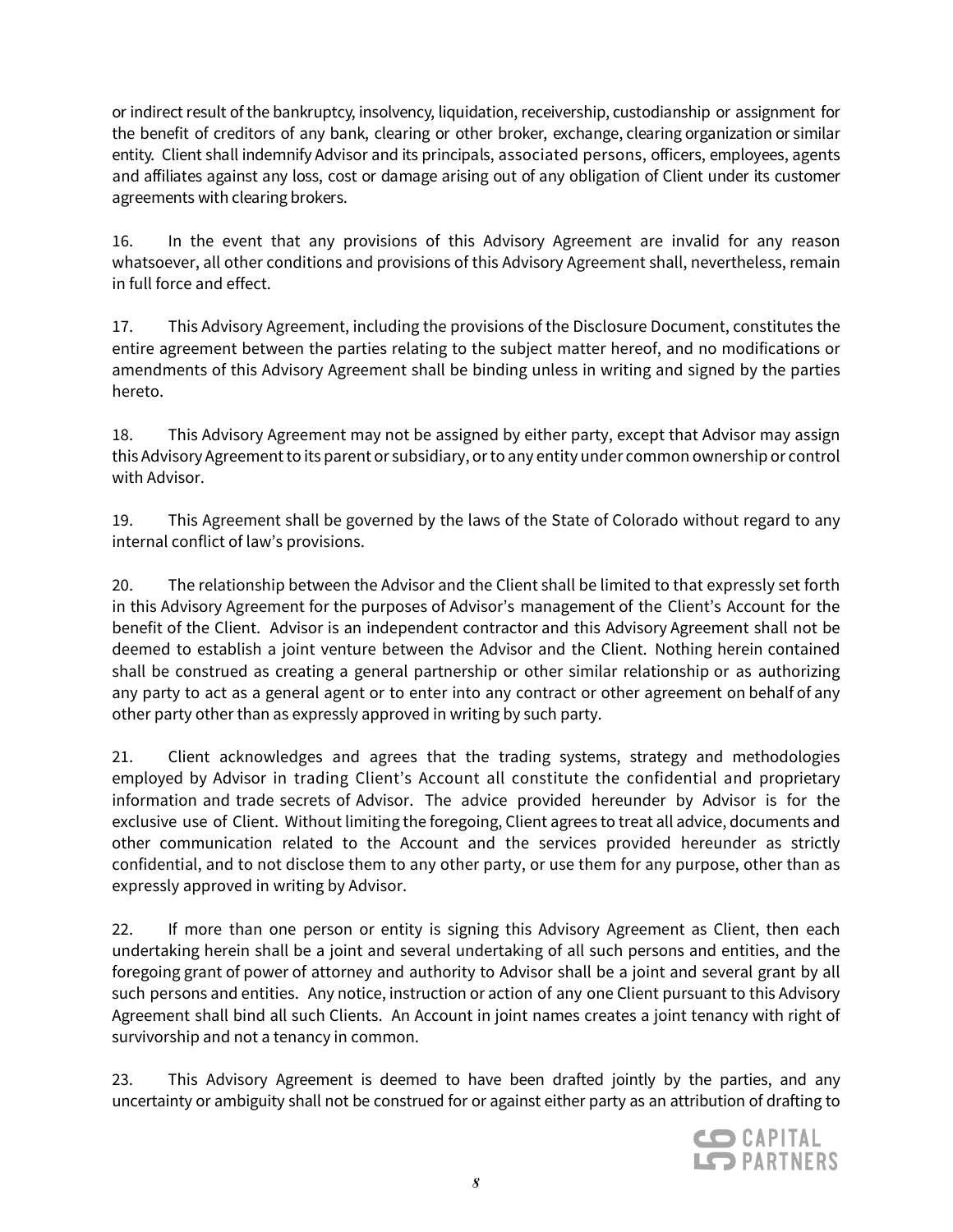either party. Whenever the context so requires, the plural shall include the singular and vice versa. All words and phrases shall be construed as masculine, feminine or neuter gender, according to the context. The recitals to this Agreement are, and shall be construed to be, an integral part of this Agreement. Whenever the term "include", "including", or "included" is used in this Agreement, it shall mean including without limiting the foregoing.

24. This Advisory Agreement may be executed in one or more counterparts, each of which shall be deemed an original and all of which when taken together shall constitute but one and the same instrument. A copy of this Advisory Agreement transmitted by facsimile or digital media shall be deemed to be, and have the same force and effect as, an original.

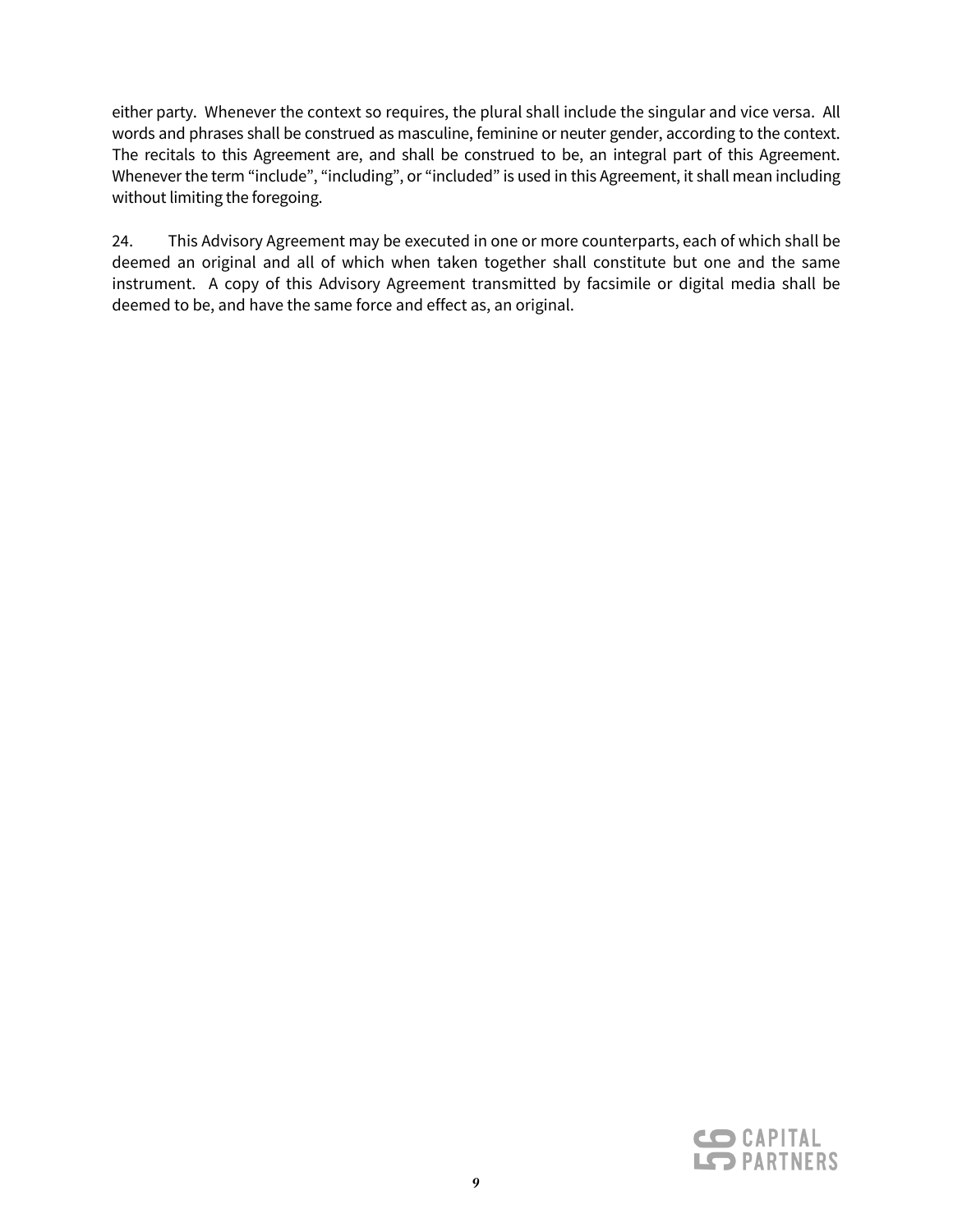# **SIGNATURE PAGE TO ADVISORY AGREEMENT**

IN WITNESS WHEREOF, the parties hereto have executed this Advisory Agreement on the day and year first written above.

#### IF INDIVIDUAL PERSON(S)

First Client's Signature

Name (Please Print)

Electronic Mail Address (Please Print)

\_\_\_\_\_\_\_\_\_\_\_\_\_\_\_\_\_\_\_\_\_\_\_\_\_\_\_\_\_\_\_\_\_\_\_\_\_\_\_\_

\_\_\_\_\_\_\_\_\_\_\_\_\_\_\_\_\_\_\_\_\_\_\_\_\_\_\_\_\_\_\_\_\_\_\_\_\_\_\_\_

\_\_\_\_\_\_\_\_\_\_\_\_\_\_\_\_\_\_\_\_\_\_\_\_\_\_\_\_\_\_\_\_\_\_\_\_\_\_\_\_

\_\_\_\_\_\_\_\_\_\_\_\_\_\_\_\_\_\_\_\_\_\_\_\_\_\_\_\_\_\_\_\_\_\_\_\_\_\_\_\_

\_\_\_\_\_\_\_\_\_\_\_\_\_\_\_\_\_\_\_\_\_\_\_\_\_\_\_\_\_\_\_\_\_\_\_\_\_\_\_\_

\_\_\_\_\_\_\_\_\_\_\_\_\_\_\_\_\_\_\_\_\_\_\_\_\_\_\_\_\_\_\_\_\_\_\_\_\_\_\_\_

\_\_\_\_\_\_\_\_\_\_\_\_\_\_\_\_\_\_\_\_\_\_\_\_\_\_\_\_\_\_\_\_\_\_\_\_\_\_\_\_

\_\_\_\_\_\_\_\_\_\_\_\_\_\_\_\_\_\_\_\_\_\_\_\_\_\_\_\_\_\_\_\_\_\_\_\_\_\_\_\_

\_\_\_\_\_\_\_\_\_\_\_\_\_\_\_\_\_\_\_\_\_\_\_\_\_\_\_\_\_\_\_\_\_\_\_\_\_\_\_\_

Date

# IF AN ENTITY

Name of Owner of Managed Account

Authorized Person's Signature

Authorized Person's Name (Please Print)

Title (Please Print)

Electronic Mail Address (Please Print)

Date **Date Date Date Date Date Date Date Date Date** 

Second Client's Signature (if a joint account)

\_\_\_\_\_\_\_\_\_\_\_\_\_\_\_\_\_\_\_\_\_\_\_\_\_\_\_\_\_\_\_\_\_\_\_\_\_\_\_\_

\_\_\_\_\_\_\_\_\_\_\_\_\_\_\_\_\_\_\_\_\_\_\_\_\_\_\_\_\_\_\_\_\_\_\_\_\_\_\_\_

\_\_\_\_\_\_\_\_\_\_\_\_\_\_\_\_\_\_\_\_\_\_\_\_\_\_\_\_\_\_\_\_\_\_\_\_\_\_\_\_

\_\_\_\_\_\_\_\_\_\_\_\_\_\_\_\_\_\_\_\_\_\_\_\_\_\_\_\_\_\_\_\_\_\_\_\_\_\_\_\_

Name (Please Print)

Electronic Mail Address (Please Print)

Date

# FOR THE ADVISOR

56 Capital Partners F&C Ltd 1465 Kelly Johnson Blvd. Suite 320 Colorado Springs, Colorado 80920

Authorized Person's Signature

Authorized Person's Name (Please Print)

\_\_\_\_\_\_\_\_\_\_\_\_\_\_\_\_\_\_\_\_\_\_\_\_\_\_\_\_\_\_\_\_\_\_\_\_\_\_\_\_

\_\_\_\_\_\_\_\_\_\_\_\_\_\_\_\_\_\_\_\_\_\_\_\_\_\_\_\_\_\_\_\_\_\_\_\_\_\_\_\_

\_\_\_\_\_\_\_\_\_\_\_\_\_\_\_\_\_\_\_\_\_\_\_\_\_\_\_\_\_\_\_\_\_\_\_\_\_\_\_\_

Title (Please Print)



\_\_\_\_\_\_\_\_\_\_\_\_\_\_\_\_\_\_\_\_\_\_\_\_\_\_\_\_\_\_\_\_\_\_\_\_\_\_\_\_ \_\_\_\_\_\_\_\_\_\_\_\_\_\_\_\_\_\_\_\_\_\_\_\_\_\_\_\_\_\_\_\_\_\_\_\_\_\_\_\_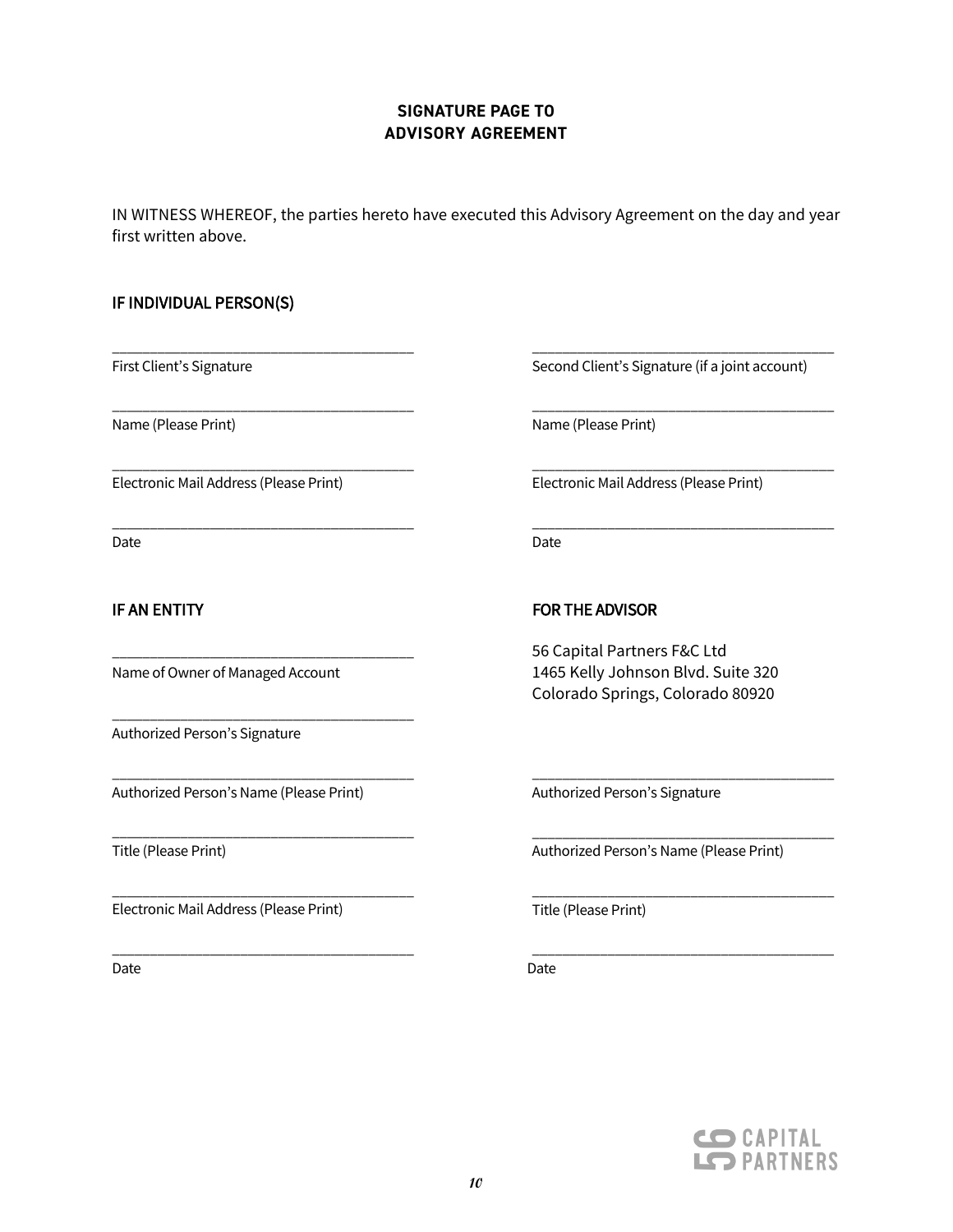# **EXHIBIT C 56 CAPITAL PARTNERS F&C LTD FEE PAYMENT AUTHORIZATION**

TO: \_\_

Futures Commission Merchant (Print)

The undersigned client(s) ("Client") hereby authorizes its futures commission merchant (the "FCM"), to deduct from Client's commodity trading account with the FCM and remit directly to 56 Capital Partners F&C Ltd (the "Advisor"), within five business days following the FCM's receipt of the Advisor's written statement, such management and incentive fees as shall become due and owing to the Advisor under the terms and conditions of the Advisory Agreement.

Client acknowledges its ongoing responsibility to review regularly all of its account records and statements from the FCM and from the Advisor, since such records will be conclusive and binding on Client unless a prompt written and/or verbal objection from Client is received by the FCM or the Advisor, as the case may be.

\_\_\_\_\_\_\_\_\_\_\_\_\_\_\_\_\_\_\_\_\_\_\_\_\_\_\_\_\_\_\_\_\_\_\_\_\_\_\_\_ \_\_\_\_\_\_\_\_\_\_\_\_\_\_\_\_\_\_\_\_\_\_\_\_\_\_\_\_\_\_\_\_\_\_\_\_\_\_\_\_

\_\_\_\_\_\_\_\_\_\_\_\_\_\_\_\_\_\_\_\_\_\_\_\_\_\_\_\_\_\_\_\_\_\_\_\_\_\_\_\_ \_\_\_\_\_\_\_\_\_\_\_\_\_\_\_\_\_\_\_\_\_\_\_\_\_\_\_\_\_\_\_\_\_\_\_\_\_\_\_\_

\_\_\_\_\_\_\_\_\_\_\_\_\_\_\_\_\_\_\_\_\_\_\_\_\_\_\_\_\_\_\_\_\_\_\_\_\_\_\_\_ \_\_\_\_\_\_\_\_\_\_\_\_\_\_\_\_\_\_\_\_\_\_\_\_\_\_\_\_\_\_\_\_\_\_\_\_\_\_\_\_

\_\_\_\_\_\_\_\_\_\_\_\_\_\_\_\_\_\_\_\_\_\_\_\_\_\_\_\_\_\_\_\_\_\_\_\_\_\_\_\_ \_\_\_\_\_\_\_\_\_\_\_\_\_\_\_\_\_\_\_\_\_\_\_\_\_\_\_\_\_\_\_\_\_\_\_\_\_\_\_\_

\_\_\_\_\_\_\_\_\_\_\_\_\_\_\_\_\_\_\_\_\_\_\_\_\_\_\_\_\_\_\_\_\_\_\_\_\_\_\_\_ \_\_\_\_\_\_\_\_\_\_\_\_\_\_\_\_\_\_\_\_\_\_\_\_\_\_\_\_\_\_\_\_\_\_\_\_\_\_\_\_

| Check Payable To: | 56 Capital Partners F&C Ltd        |  |  |  |
|-------------------|------------------------------------|--|--|--|
|                   | 1465 Kelly Johnson Blvd. Suite 320 |  |  |  |
|                   | Colorado Springs, Colorado 80920   |  |  |  |

Wire Instructions:

# IF INDIVIDUAL PERSON(S)

Name (Please Print) Name (Please Print)

Date **Date Date Date Date Date Date Date Date Date** 

#### IF AN ENTITY

Name of Owner of Managed Account Authorized Person's Signature

First Client's Signature Superior Second Client's Signature (if a joint account)

Date **Date Authorized Person's Name (Please Print)** Authorized Person's Name (Please Print)

\_\_\_\_\_\_\_\_\_\_\_\_\_\_\_\_\_\_\_\_\_\_\_\_\_\_\_\_\_\_\_\_\_\_\_\_\_\_\_\_

Title (Please Print)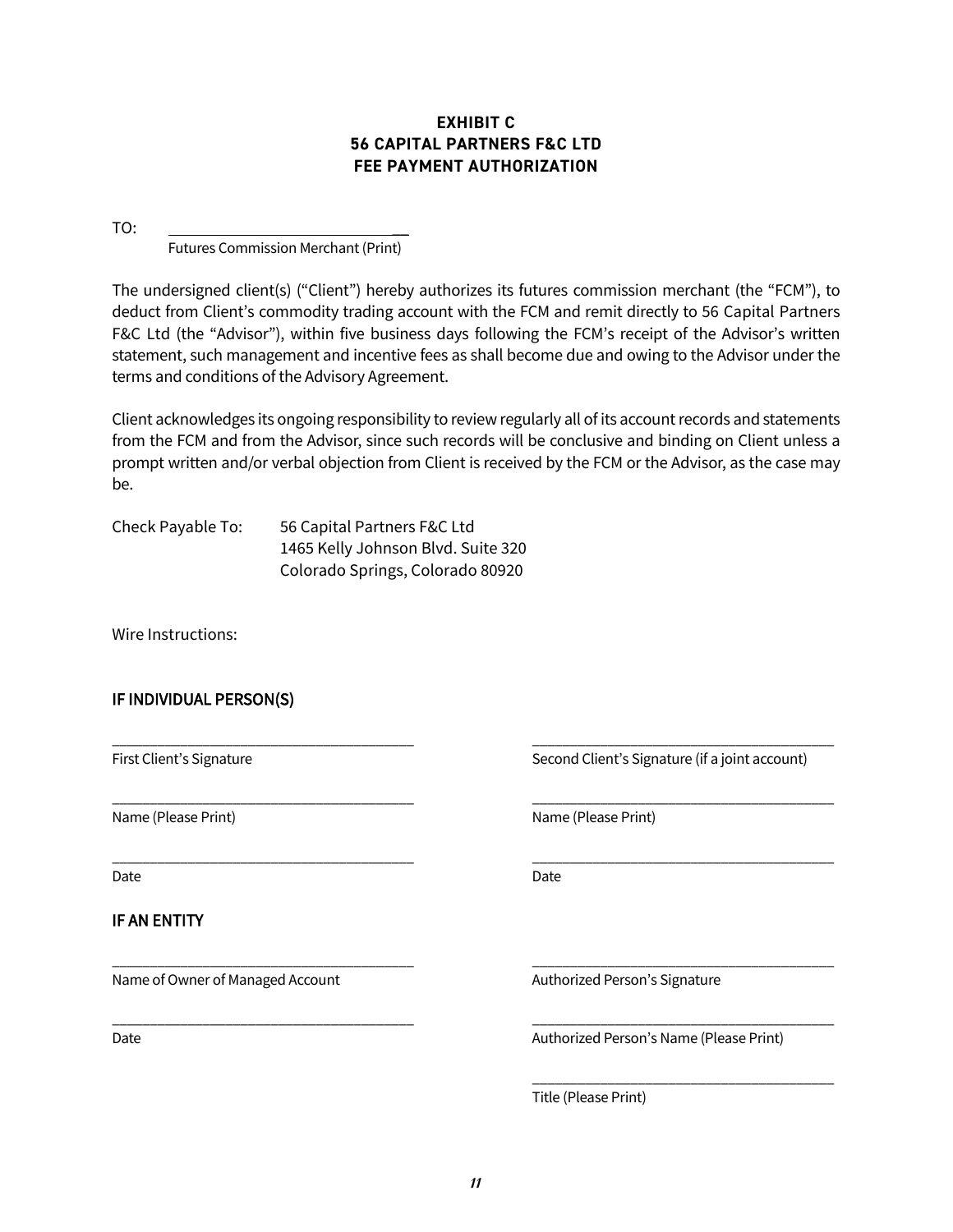# **EXHIBIT D 56 CAPITAL PARTNERS F&C LTD ARBITRATION AGREEMENT**

The undersigned client ("Client") hereby agrees that any claim or controversy between Client and 56 Capital Partners F&C Ltd or any of its employees, affiliates, or agents, or its or their respective successors or assigns (collectively referred to as the "Advisor") arising directly or indirectly out of, or relating to, the Advisory Agreement between Client and the Advisor (the "Advisory Agreement") or any of the account opening documentation, including but not limited to the Advisory Agreement, Fee Payment Authorization, Notional Funding Agreement (if applicable) or in connection with transactions made on behalf of Client by Advisor, Client's accounts with the Advisor, transactions between Client and the Advisor or any other document or agreement now or hereafter existing that relates to Client's accounts with the Advisor, or any breach of any of them or any transactions effected pursuant to them shall, except as provided below, be resolved by binding arbitration before a forum chosen in accordance with the following procedure. At such time as Client notifies the Advisor or any of its affiliates that Client intends to submit a claim or controversy to arbitration or at such time as the Advisor or any of its affiliates notifies Client that the Advisor or any of its affiliates intends to submit a claim or controversy to arbitration, Client shall have the opportunity to choose a forum from a list of three or more qualified forums provided to Client by the Advisor within 10 days of notification that a claim or controversy is being submitted for arbitration. If Client fails to make a selection of a qualified forum within 45 days or receipt of such list, the Advisor shall have the right to select a qualified forum from the list. A "qualified forum" is an organization whose procedures for conducting arbitrations comply with the requirements of United States Commodity Trading Commission ("CFTC") Regulation Section 166.5. The National Futures Association will be one of the forums offered. Any award rendered by the arbitrators shall be final and binding on and judgment may be entered in any court having jurisdiction.

The Advisor acknowledges that the Advisor or any of its affiliates who is a party to any controversy arbitrated pursuant to this Arbitration Agreement shall be required to pay any incremental fees which may be assessed by a qualified forum for provision of a mixed arbitration panel, unless the arbitrator(s) hearing the controversy shall determine that Client has acted in bad faith in initiating or conducting the arbitration. A "mixed arbitration panel" is an arbitration panel composed of one or more persons, a majority of whom are not members of a contract market or employed by or otherwise associated with a member of a contract market and are not otherwise associated with a contract market.

Any award rendered in any arbitration conducted pursuant to this Arbitration Agreement shall be final and binding on and enforceable each and/or all of the parties hereto and their personal representatives in accordance with the substantive law of the State of Colorado, and judgment may be entered on any such award by any court having jurisdiction thereof.

THREE FORUMS EXIST FOR THE RESOLUTION OF COMMODITY DISPUTES: CIVIL COURT LITIGATION, REPARATIONS AT THE COMMODITY FUTURES TRADING COMMISSION (CFTC) AND ARBITRATION CONDUCTED BY A SELF-REGULATORY OR OTHER PRIVATE ORGANIZATION.

THE CFTC RECOGNIZES THAT THE OPPORTUNITY TO SETTLE DISPUTES BY ARBITRATION MAY IN SOME CASES PROVIDE MANY BENEFITS TO CUSTOMERS, INCLUDING THE ABILITY TO OBTAIN AN EXPEDITIOUS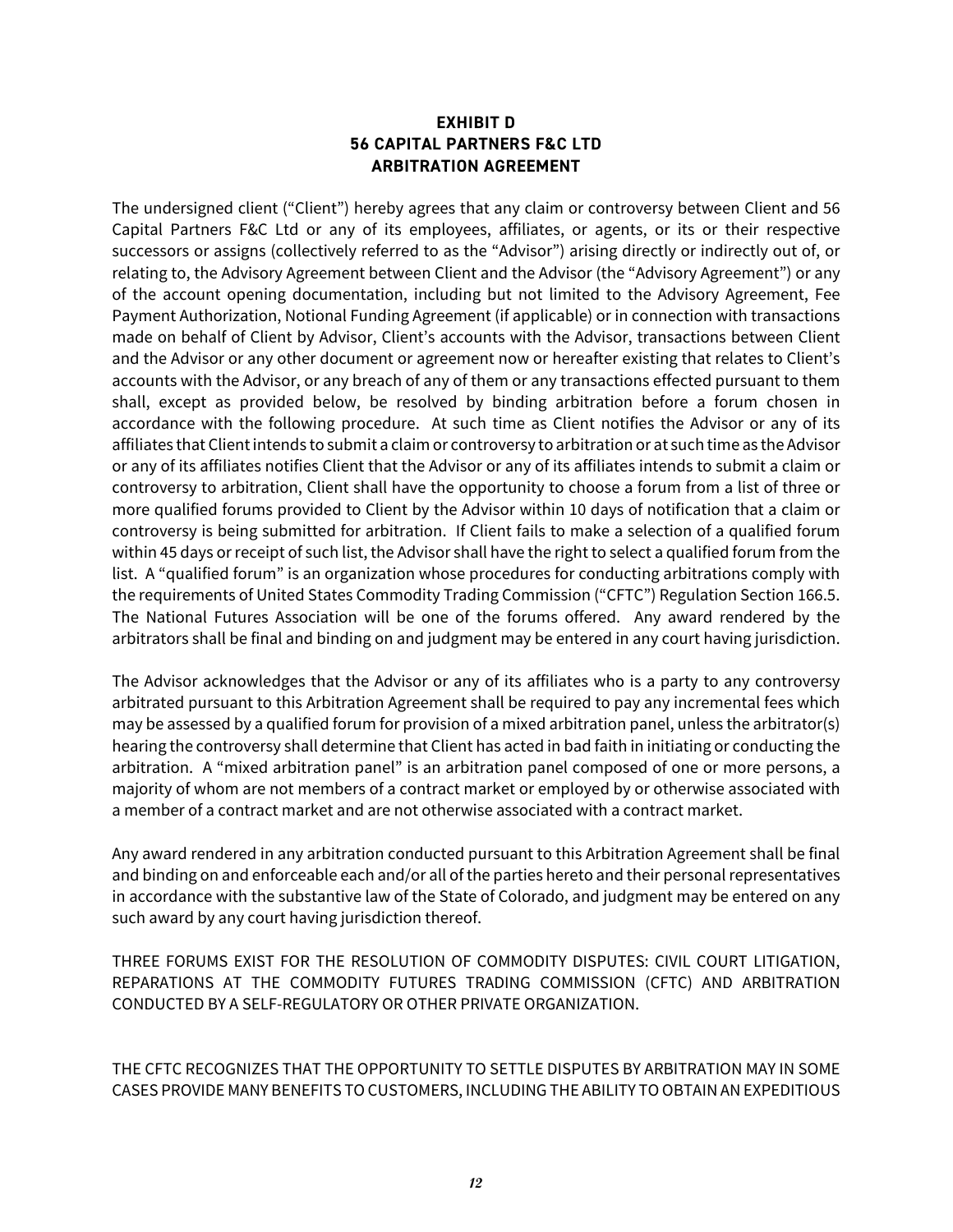AND FINAL RESOLUTION OF DISPUTES WITHOUT INCURRING SUBSTANTIAL COSTS. THE CFTC REQUIRES, HOWEVER, THAT EACH CUSTOMER INDIVIDUALLY EXAMINE THE RELATIVE MERITS OF ARBITRATION AND THAT YOUR CONSENT TO THIS ARBITRATION AGREEMENT BE VOLUNTARY.

BY SIGNING THIS AGREEMENT, YOU (1) MAY BE WAIVING YOUR RIGHT TO SUE IN A COURT OF LAW; AND (2) ARE AGREEING TO BE BOUND BY ARBITRATION OF ANY CLAIMS OR COUNTERCLAIMS WHICH YOU OR 56 CAPITAL PARTNERS F&C LTD MAY SUBMIT TO ARBITRATION UNDER THIS AGREEMENT. YOU ARE NOT, HOWEVER, WAIVING YOUR RIGHT TO ELECT INSTEAD TO PETITION THE CFTC TO INSTITUTE REPARATIONS PROCEEDINGS UNDER SECTION 14 OF THE COMMODITY EXCHANGE ACT WITH RESPECT TO ANY DISPUTE THAT MAY BE ARBITRATED PURSUANT TO THIS AGREEMENT. IN THE EVENT A DISPUTE ARISES, YOU WILL BE NOTIFIED IF 56 CAPITAL PARTNERS F&C LTD INTENDS TO SUBMIT THE DISPUTE TO ARBITRATION. IF YOU BELIEVE A VIOLATION OF THE COMMODITY EXCHANGE ACT IS INVOLVED AND IF YOU PREFER TO REQUEST A SECTION 14 "REPARATIONS" PROCEEDING BEFORE THE CFTC, YOU WILL HAVE 45 DAYS FROM THE DATE OF SUCH NOTICE IN WHICH TO MAKE THAT ELECTION.

# YOU NEED NOT SIGN THIS AGREEMENT TO OPEN OR MAINTAIN AN ACCOUNT WITH 56 CAPITAL PARTNERS F&C LTD. SEE 17 CFR 166.5.

\_\_\_\_\_\_\_\_\_\_\_\_\_\_\_\_\_\_\_\_\_\_\_\_\_\_\_\_\_\_\_\_\_\_\_\_\_\_\_\_ \_\_\_\_\_\_\_\_\_\_\_\_\_\_\_\_\_\_\_\_\_\_\_\_\_\_\_\_\_\_\_\_\_\_\_\_\_\_\_\_

\_\_\_\_\_\_\_\_\_\_\_\_\_\_\_\_\_\_\_\_\_\_\_\_\_\_\_\_\_\_\_\_\_\_\_\_\_\_\_\_ \_\_\_\_\_\_\_\_\_\_\_\_\_\_\_\_\_\_\_\_\_\_\_\_\_\_\_\_\_\_\_\_\_\_\_\_\_\_\_\_

\_\_\_\_\_\_\_\_\_\_\_\_\_\_\_\_\_\_\_\_\_\_\_\_\_\_\_\_\_\_\_\_\_\_\_\_\_\_\_\_ \_\_\_\_\_\_\_\_\_\_\_\_\_\_\_\_\_\_\_\_\_\_\_\_\_\_\_\_\_\_\_\_\_\_\_\_\_\_\_\_

\_\_\_\_\_\_\_\_\_\_\_\_\_\_\_\_\_\_\_\_\_\_\_\_\_\_\_\_\_\_\_\_\_\_\_\_\_\_\_\_ \_\_\_\_\_\_\_\_\_\_\_\_\_\_\_\_\_\_\_\_\_\_\_\_\_\_\_\_\_\_\_\_\_\_\_\_\_\_\_\_

# IF INDIVIDUAL PERSON(S)

First Client's Signature Superior Second Client's Signature (if a joint account)

Name (Please Print) Name (Please Print)

Date **Date Date Date Date Date Date Date Date** 

# IF AN ENTITY

Name of Owner of Managed Account Authorized Person's Signature

\_\_\_\_\_\_\_\_\_\_\_\_\_\_\_\_\_\_\_\_\_\_\_\_\_\_\_\_\_\_\_\_\_\_\_\_\_\_\_\_ \_\_\_\_\_\_\_\_\_\_\_\_\_\_\_\_\_\_\_\_\_\_\_\_\_\_\_\_\_\_\_\_\_\_\_\_\_\_\_\_

Date **Date Authorized Person's Name (Please Print)** Authorized Person's Name (Please Print)

\_\_\_\_\_\_\_\_\_\_\_\_\_\_\_\_\_\_\_\_\_\_\_\_\_\_\_\_\_\_\_\_\_\_\_\_\_\_\_\_ Title (Please Print)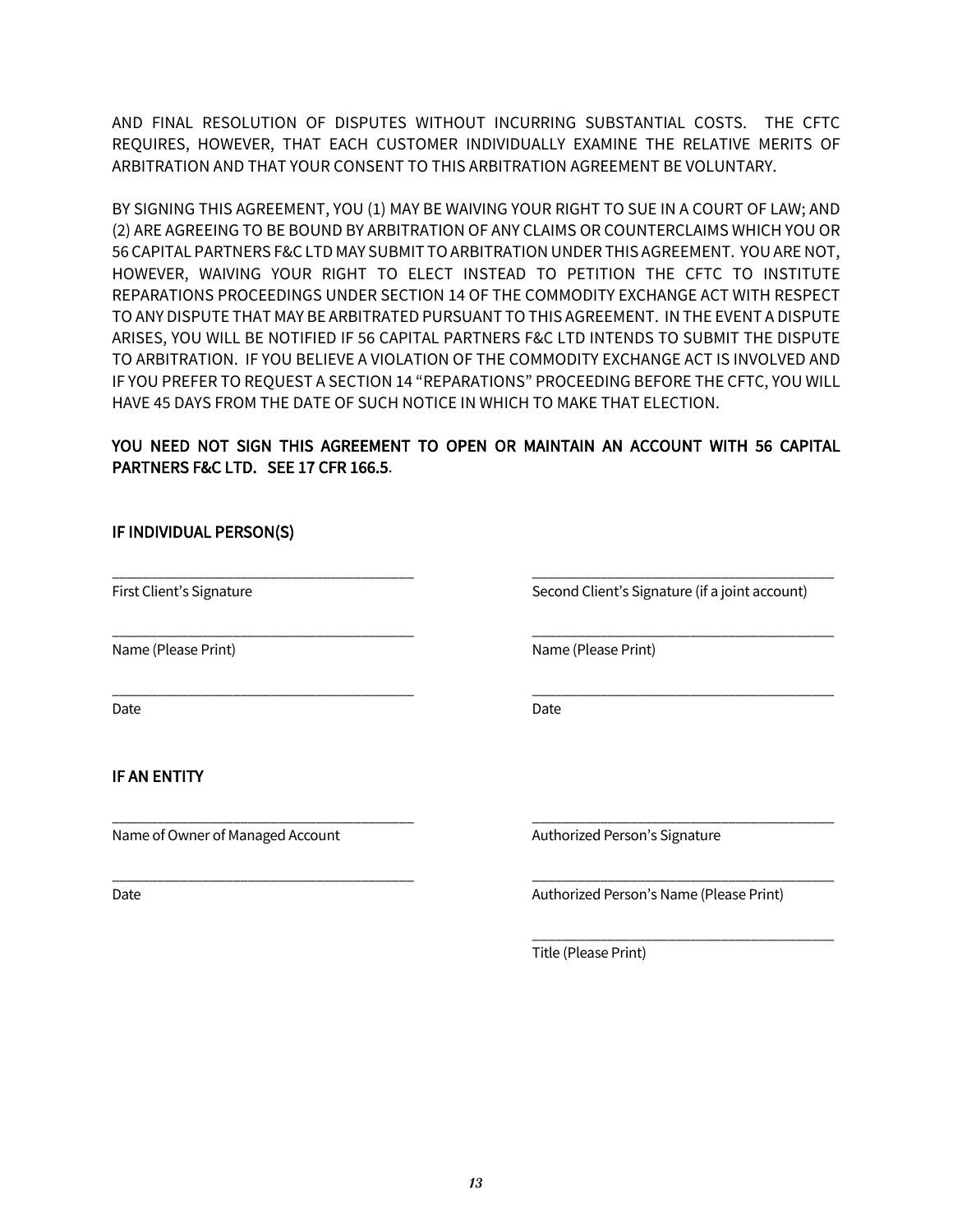# **EXHIBIT E 56 CAPITAL PARTNERS F&C LTD NOTIONAL FUNDING AGREEMENT**

#### (complete only if applicable)

The Advisor is providing this document to you because you have expressed your desire to us to use notional funds to increase the leverage available to the Advisor in trading your account. You hereby represent to the Advisor that this decision is your own, and was not solicited. It is understood that the purpose of this document is to verify your intent to utilize notional funds and to reiterate the supplemental risk disclosure, and thus will not alter any rights or obligations that are contained in the Agreement.

With respect to the Advisory Agreement ("Agreement") between 56 Capital Partners F&C Ltd (the "Advisor") and \_\_\_\_\_\_\_\_\_\_\_\_\_\_\_\_\_\_\_\_\_\_\_\_\_\_\_\_\_\_\_\_\_\_\_\_\_ (the "Client"), you have directed that the Advisor begin trading your account on a notional basis effective this \_\_\_\_\_\_\_\_ day of  $\overline{\phantom{a}}$ , 20  $\overline{\phantom{a}}$ . You have deposited \$ \_\_\_\_\_\_\_\_\_\_\_\_\_\_\_ in actual funds ("Actual Funds" minimum \$100,000) to be traded as \$\_\_\_\_\_\_\_\_\_\_\_\_\_\_\_\_\_\_ ("Trading Level" or "Nominal Account Value"). Your Nominal Account Value shall be equal to Actual Funds plus Notional Funds, and will be traded within the trading program

pursuant to the Agreement.

If your account is partially funded you are also reminded of the following risks:

1. Although gains and losses, fees and commissions measured in dollars will be the same, they will be greater when expressed as a percentage of Actual Funds.

2. Notionally funded accounts may receive more frequent and larger margin calls.

3. The amount of losses and gains for notionally funded accounts will be amplified by the specific level of funding utilized.

- 4. Draw downs and run-ups will be greater when expressed as a percentage of Actual Funds than when expressed as a percentage of Nominal Account Value for partially-funded accounts.
- 5. Any cash additions to (or withdraws from the account) will affect the Trading Level of the account.

6. Any profits (or losses) in the account will affect the Trading Level of the account.

7. Fee calculations will be based on the Nominal Account Value, not Actual Funds on deposit.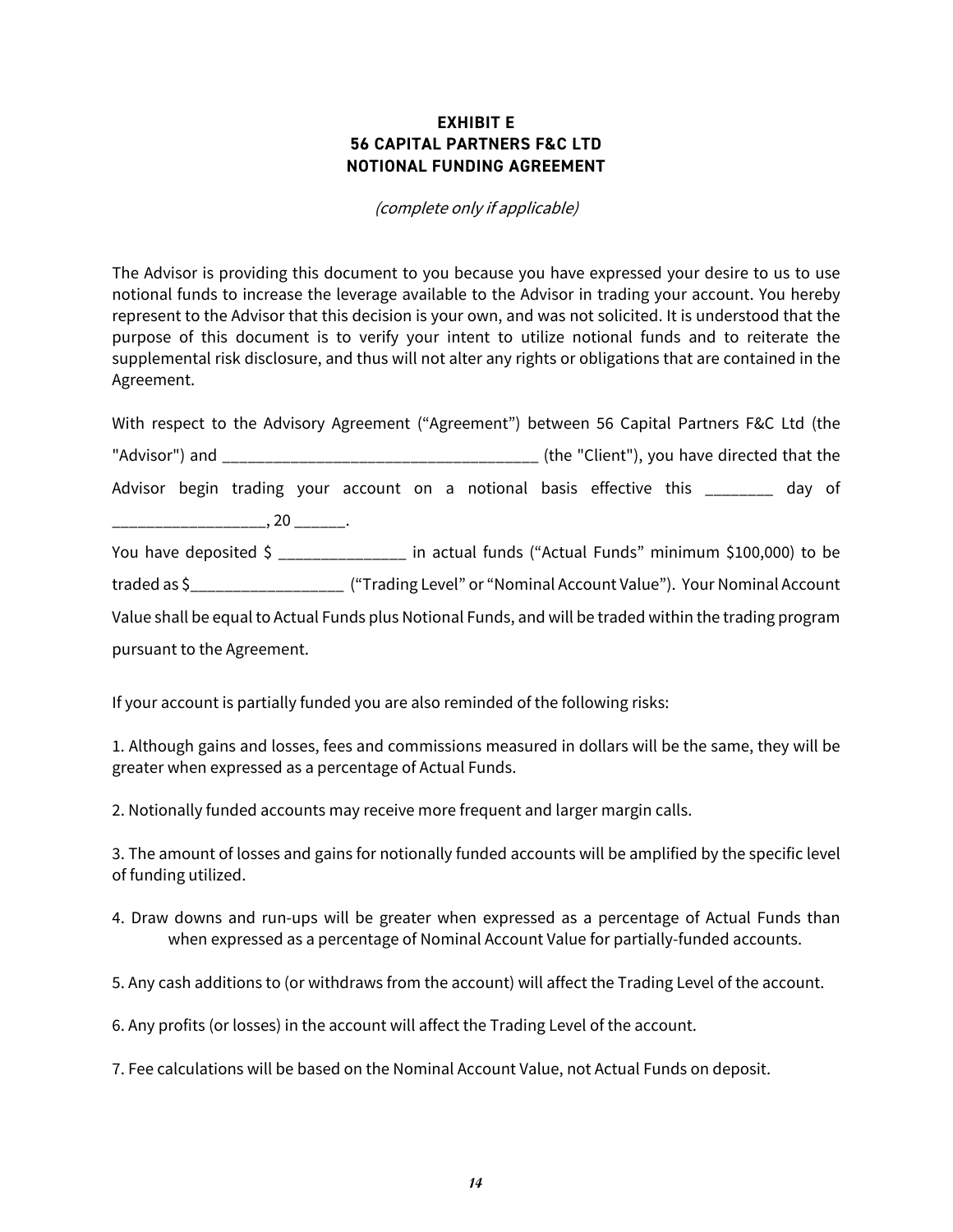Clients considering opening a notionally funded account with 56 Capital Partners F&C Ltd should be certain that they fully understand the implications inherent in this type of trading. They should carefully consider the risk return profile of their desired notional funding level. It is imperative for clients to recognize that due to increased leverage; notionally funded accounts will experience greater percentage losses as well as greater percentage gains, in terms of Actual Funds, than if a similar account were fully funded.

I hereby acknowledge that I have read and understand this statement regarding additional risk associated with the use of Notional Funds to increase leverage. The Advisor may at any time upon written notice terminate its agreement to trade Notional Funds.

\_\_\_\_\_\_\_\_\_\_\_\_\_\_\_\_\_\_\_\_\_\_\_\_\_\_\_\_\_\_\_\_\_\_\_\_\_\_\_\_ \_\_\_\_\_\_\_\_\_\_\_\_\_\_\_\_\_\_\_\_\_\_\_\_\_\_\_\_\_\_\_\_\_\_\_\_\_\_\_\_

\_\_\_\_\_\_\_\_\_\_\_\_\_\_\_\_\_\_\_\_\_\_\_\_\_\_\_\_\_\_\_\_\_\_\_\_\_\_\_\_ \_\_\_\_\_\_\_\_\_\_\_\_\_\_\_\_\_\_\_\_\_\_\_\_\_\_\_\_\_\_\_\_\_\_\_\_\_\_\_\_

\_\_\_\_\_\_\_\_\_\_\_\_\_\_\_\_\_\_\_\_\_\_\_\_\_\_\_\_\_\_\_\_\_\_\_\_\_\_\_\_ \_\_\_\_\_\_\_\_\_\_\_\_\_\_\_\_\_\_\_\_\_\_\_\_\_\_\_\_\_\_\_\_\_\_\_\_\_\_\_\_

# IF INDIVIDUAL PERSON(S)

Date **Date Date Date Date Date Date** 

# IF AN ENTITY

Name of Owner of Managed Account Authorized Person's Signature

First Client's Signature Second Client's Signature (if a joint account)

Name (Please Print) Name (Please Print)

\_\_\_\_\_\_\_\_\_\_\_\_\_\_\_\_\_\_\_\_\_\_\_\_\_\_\_\_\_\_\_\_\_\_\_\_\_\_\_\_ \_\_\_\_\_\_\_\_\_\_\_\_\_\_\_\_\_\_\_\_\_\_\_\_\_\_\_\_\_\_\_\_\_\_\_\_\_\_\_\_

\_\_\_\_\_\_\_\_\_\_\_\_\_\_\_\_\_\_\_\_\_\_\_\_\_\_\_\_\_\_\_\_\_\_\_\_\_\_\_\_ \_\_\_\_\_\_\_\_\_\_\_\_\_\_\_\_\_\_\_\_\_\_\_\_\_\_\_\_\_\_\_\_\_\_\_\_\_\_\_\_

Date **Date Authorized Person's Name (Please Print)** Authorized Person's Name (Please Print)

\_\_\_\_\_\_\_\_\_\_\_\_\_\_\_\_\_\_\_\_\_\_\_\_\_\_\_\_\_\_\_\_\_\_\_\_\_\_\_\_ Title (Please Print)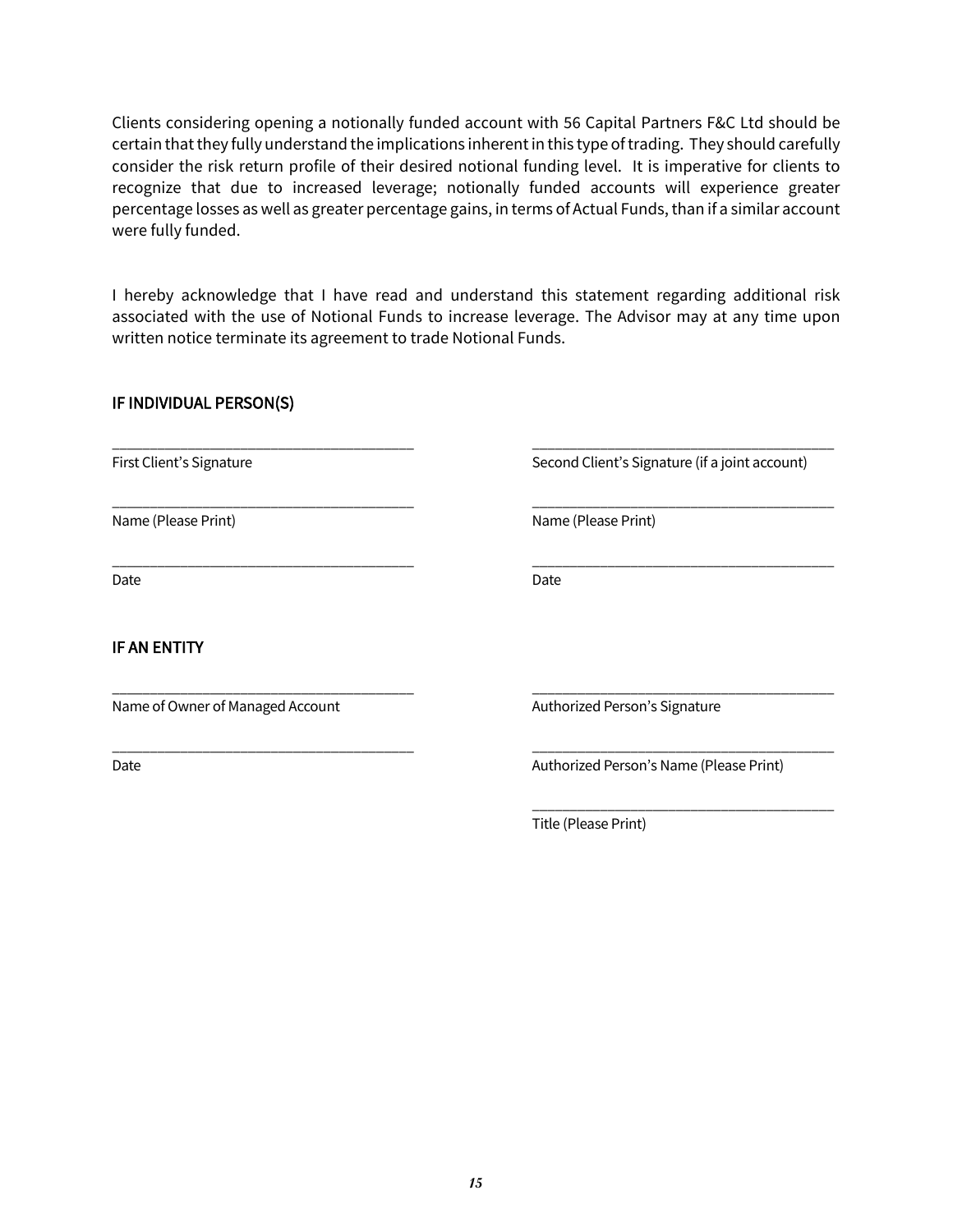# **EXHIBIT F 56 CAPITAL PARTNERS F&C LTD PRIVACY NOTICE**

In the United States of America there are regulations which impose various requirements on a financial institutions' treatment of client information. These regulations require that financial institutions develop privacy policies and disclose these policies to its clients.

56 Capital Partners F&C Ltd considers your privacy one of our utmost concerns. This Privacy Notice outlines our current policies and practices regarding how information about individual clients is collected and used. We will send existing clients an updated Privacy Notice on an annual basis.

In order to provide you with individualized service, 56 Capital Partners F&C Ltd collects information about you from your account application and other forms that you may deliver to us. 56 Capital Partners F&C Ltd also collects information about your transactions with us and our affiliates. We use this information to open an account for you, process your requests and transactions and to provide you with additional information about our products and services. In order to service your account and mail correspondence to you, we provide your personal information to other affiliated independent firms that specialize in providing these services. These firms include our clearing firm(s), trade partners, back office firms, and also our printing/mailing vendors. We require these other independent firms to protect the confidentiality of your information and to use the information only for the limited purpose for which the disclosure is made. We do not disclose any nonpublic personal information about our clients to other independent firms, organizations or individuals except in furtherance of our business relationship with you, or as otherwise permitted or required by law. In addition, if you decide at some point to close your 56 Capital Partners F&C Ltd account, we will continue to adhere to the privacy policies and practices described in this notice.

We restrict access to nonpublic personal information about you to those employees who need to know that information to provide products or services to you. We maintain physical, electronic and procedural safeguards that comply with US federal standards to guard your personal information.

If you prefer that we limit disclosures of personal information about you, you may notify us via email at Derek@56CapitalPartners.com or by calling (719) 418-3773, Monday through Friday, between the hours of 7:00 am and 3:00 pm MST. If you determine to opt out of this policy you can instruct us to what extent we are able to disclose your non-public personal information to affiliated third parties. If you have any questions or concerns regarding the privacy of your information at 56 Capital Partners F&C Ltd, or would like to discuss your opt-out options please contact us at your earliest convenience.

Thank you for your business,

56 Capital Partners F&C Ltd